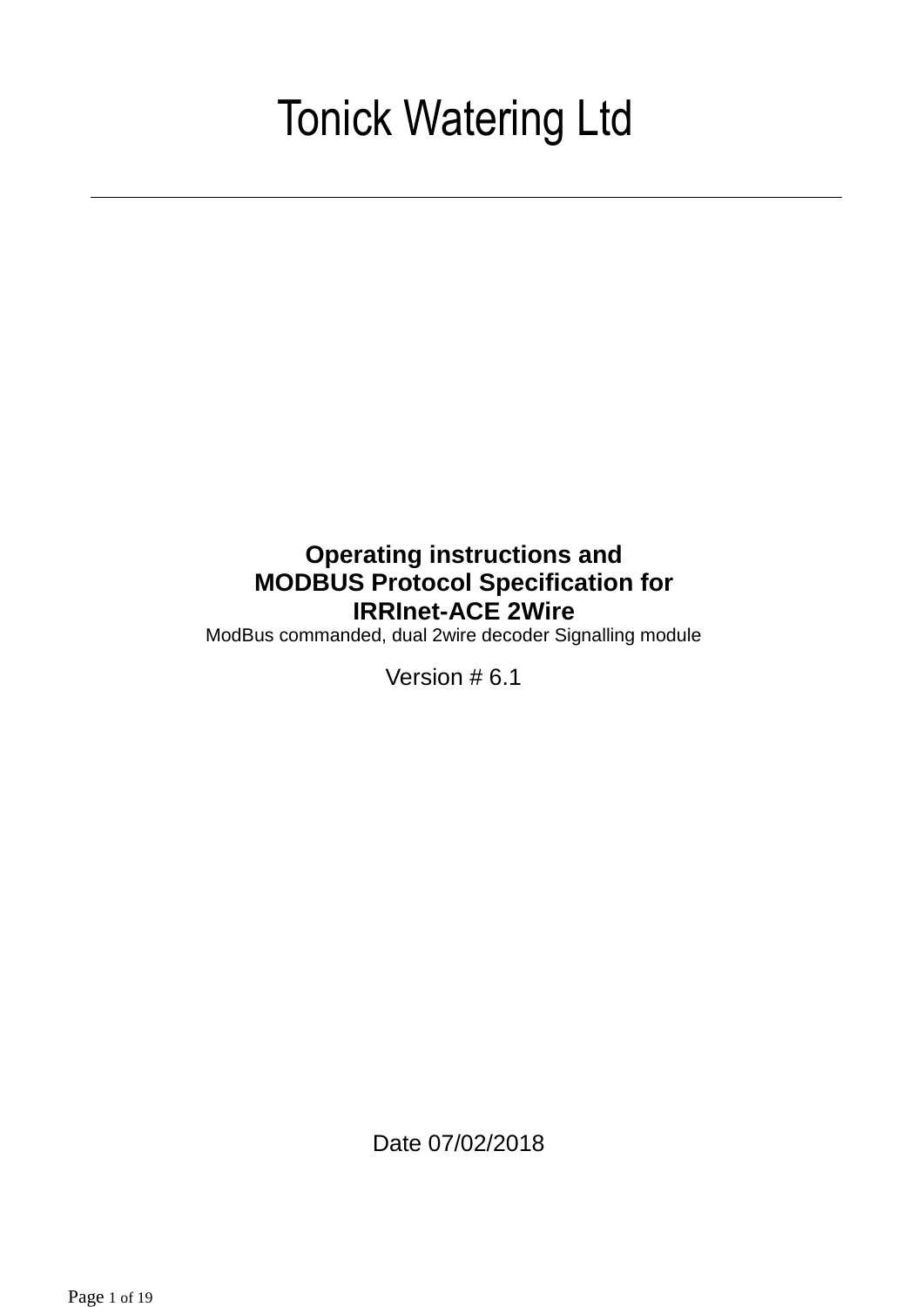Revision History:-

1 First cut. Now obsolete

2 Revised control strategy

3.0 Remove use of coils, use holding registers. 2 lines on 1 interface

3.1 Add LEDs register, AA55H register, clarify Signaling in Process bit operation. Slave address selection, 1 or 2. Fun. 17 content brought in line with Modicon.

3.2 Add Line 1 & 2 AC present into status register 40-001

3.3 Add 'Can't Implement Signaling', separate flags for line 1 and 2 in bits 14, 15 of register 40-001

3.4 Modbus serial spec changed from 1 stop bit to 2

3.5 Fn 17, CRC byte order swap & on/off byte changed. Fn 11 explained in more detail. Comms 0V connection redefined.

3.6 removal of 1.5 character periods timeout in Modbus spec. 3.5 character periods increased to 4.

4.0 Merge with Tonick decoder data

4.1 company address change

5.0 Incorporation of Senders. Reboot on no comms. Signalling WM now double commands. Revised turn off, if fail turn on.<br>Software and decoder version reported in Fn. 17 Provision for DIAS-C Decoder In A solenoid. 16 valv

5.1 Register 40-006 now reports software version x 10 in top byte, decoder type in bottom byte. Forced reboot if 40-006 is<br>written to \$0B77. Bug fix to enable operation with only AC feed to one line. Loss of AC to one line

6.0 MK3 Signalling introduced. Customer numbers embedded in the protocol. When used, only MK3 decoders and DIAS<br>with the same customer number will respond to on/off commands. 40-006 now embeds the customer number in its da

6.1 Minor typos corrected. Refers to Tonick decoders throughout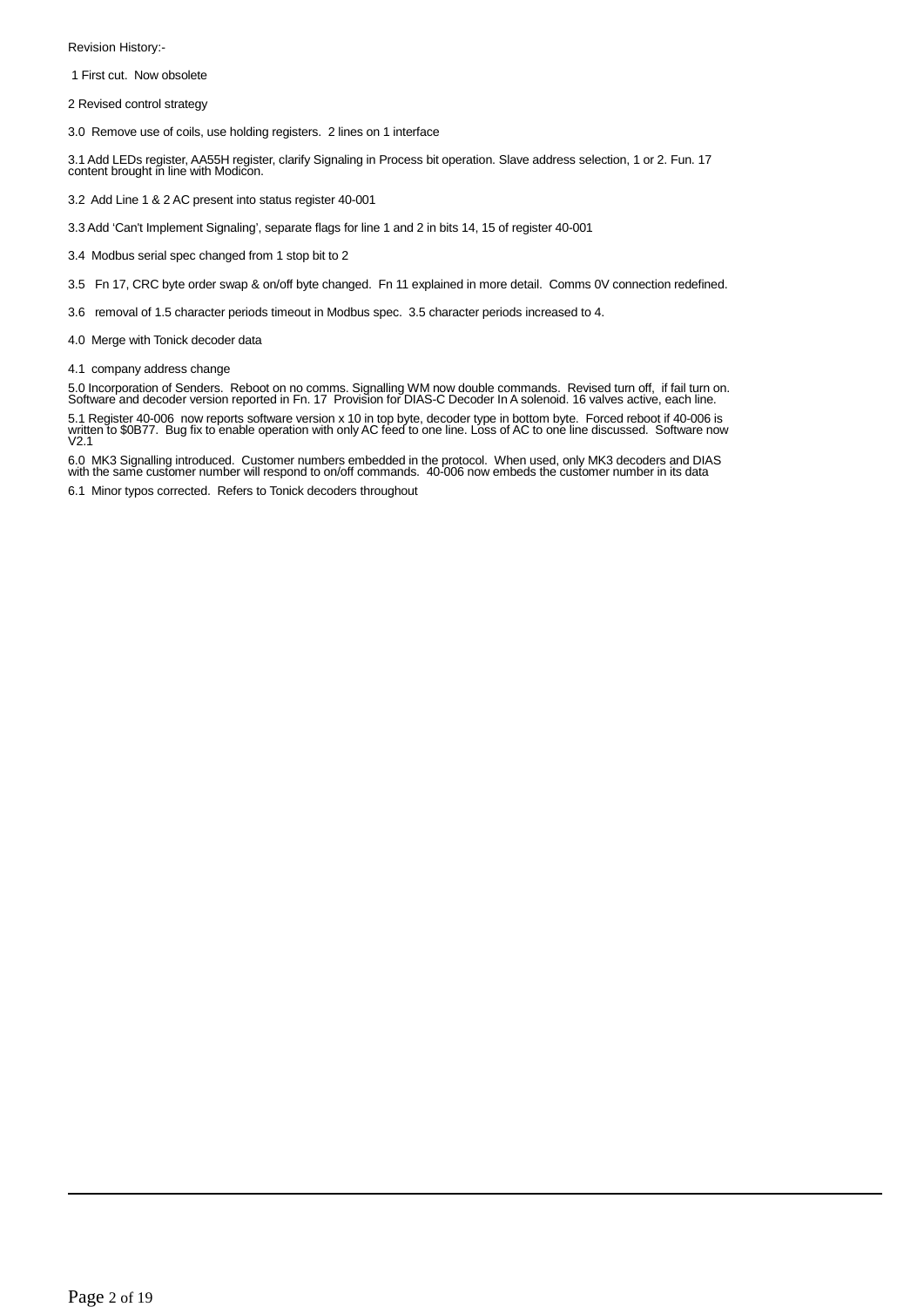#### **GENERAL**

This document draws on information contained in the following Modicon Documents: -

- *MODBUS over Serial Line Specification and Implementation Guide V1.02 Dec 20 2006*
- *Modicon Modbus Protocol Reference Guide PI-MBUS-300 Rev.J*

The master controller is an IRRInet-ACE. The interface card fits into the ACE rack. Up to 2 interface cards with slave addresses 1 and 2 may be used in one ACE. Communication will be RS485 MODBUS RTU binary.

ModBus is a protocol developed for use on PLCs, and much of the terminology in the Modicon documents assumes a certain understanding of PLCs.

#### **HARDWARE**

The communication hardware specification for IRRINET-ACE 2WIRE is fixed at RS485 9600 Baud 1 Start, 8 Data, No parity, 2 Stop bits. The port is isolated to 3000V from the 2 wire paths and is +-80V fault tolerant on A and B. It will also withstand up to 15kV discharge from both direct and human body models. The isolation is intended to resolve lightning strike issues on the 2 wire paths, so protecting the IRRINET-ACE.

IRRINET-ACE 2WIRE resolves a query complete by 4 character periods, or 750uS (whichever is the greater for the baud rate) of line idle. IRRINET-ACE 2WIRE does NOT respond to any message that times-out. A break of 4 characters / 750uS initiates the interpretation of the query received. The ACE therefore needs to be sure that commands are sent as single bursts of characters with no significant inter-character breaks or delays.

IRRINET-ACE 2WIRE supports a maximum of 127 Tonick 2 wire TW/2W decoders, MK3 decoders and Decoder In A solenoid (DIAS) on each of its 2 wire path lines. This is a total of 254 decoder stations per interface.

IRRINET-ACE 2WIRE supports a maximum of 15 sensor decoders on each of its 2 wire path lines. These can be a mix of soil moisture, flow, pressure and digital inputs.

IRRINET-ACE 2WIRE hardware will drop the relevant line if a current greater than approx 1 .6A is detected for more that 5 seconds. This event sets error codes in the 16 bit Signalling status register 001 accessed with function code 3. An algorithm in the firmware attempts to make a decision about whether a line current fault can be attributed to a particular decoder. If it can, an error will be recorded for that decoder. Note: A shortcircuit detection may not be triggered if there is significant line resistance between the controller and the short-circuit.

The Earth Stake terminal (EST) MUST be connected to a properly bedded earth stake or plate via a 4mm<sup>2</sup> (#11 AWG) or larger earth wire. This earth system is not to be regarded as an electrical safety earth. Connection of the EST to a building and/or an electrical earth is NOT permitted. If it was, a lightning strike on the field cable would be conducted into the building and/or its electrical installation.

#### **Wiring**

IRRINET-ACE 2WIRE should be wired as follows for each of its 2 lines.

**AC1** and **AC1** terminals should be wired to its transformer or inverter supply. Please note a separate transformer or inverter for each line can be supplied with the interface.

**FL1** is the Field Cable 1 'Live' terminal (referred to as the 'line')

**FN1** is the Field Cable 1 'Neutral' terminal

**EST1** (Earth Stake Terminal) must be connected to the earth stake (see above for recommendations) EST1 and EST2 can be connected together to just 1 earth stake or plate

**AC2** and **AC2** terminals should be wired to its transformer or inverter supply.

**FL2** is the Field Cable 2 'Live' terminal (referred to as the 'line')

**FN2** is the Field Cable 2 'Neutral' terminal

**EST2** (Earth Stake Terminal) must be connected to the earth stake (see above for recommendations) EST1 and EST2 can be connected together to just 1 earth stake or plate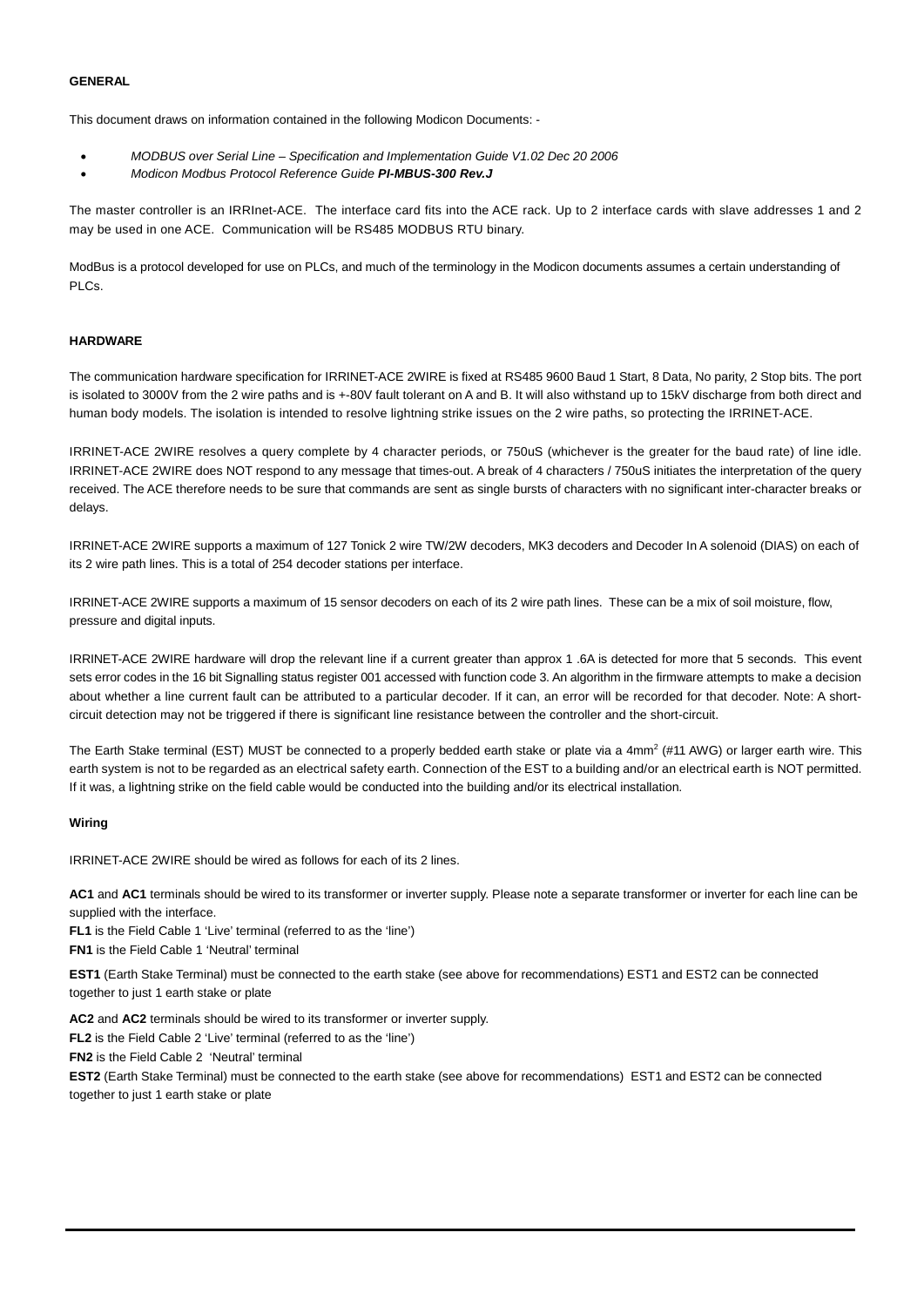#### **Modbus Terminals**

**A (D0), B (D1)** are half duplex RS485 signals. **B** is more positive than **A** during line idle conditions **COM** is the ground of the RS485 circuitry, and must be connected to the RS485 0V of the ACE. The 0V of the interface's comms is within +/- 1.5V of the 0V of the Irrinet ACE PSU Auxiliary Output 1B

#### **13.8VDC ( ACE Supplied) Power**

Auxiliary Output 1B. This supplies the IRRINET-ACE 2WIRE CPU and RS485. Max 250mA taken.

#### **SOFTWARE**

The IRRINET-ACE 2WIRE MODBUS protocol is implemented using RTU transmission mode (Binary). Message framing is achieved by line idle duration as described above. Please refer to the Modicon documents mentioned above if a fuller understanding of ModBus and its implementation on serial lines is required.

The IRRINET-ACE 2WIRE MODBUS implementation embraces the MODBUS function numbers such that decoder stations are accessed as bits in holding registers 8-23 called DESIRED and corresponding STATUS (Actual) in the same bits in holding registers 24-39, whilst data values (such as line sensitivity) are accessed in holding registers 1-7.

 In general, slave specific Comms counts and errors counts are recorded, but IRRINET-ACE 2WIRE does not record successful message counts for the bus as a whole. Available counts are available on FUN 11; these counts are reset to zero at power-up.

ModBus standard decrees that register number 1 is transmitted within a ModBus messages as address 0000. The addresses discussed below are the addresses that would appear in the master program. The numbers that are transmitted within messages will be one less.

Each decoder address/station is controlled by a DESIRED bit in a holding register and a STATUS bit in another holding register. An error flag can be generated by software in the ACE, if after a Signalling has finished, the DESIRED and STATUS differ.

|         | Read- fn 03. Preset- fn 16 |         | Read- fn 03. Preset- fn 16  |
|---------|----------------------------|---------|-----------------------------|
| address | <b>Desired</b>             | address | <b>Status (Actual)</b>      |
| 40-008  | outputs 1-16 line1         | 40-024  | Status 1-16 line 1          |
| 40-009  | outputs 17-32 line 1       | 40-025  | Status 17-32 line 1         |
| 40-010  | outputs 33-48 line 1       | 40-026  | Status 33-48 line 1         |
| 40-011  | outputs 49-64 line 1       | 40-027  | Status 49-64 line 1         |
| 40-012  | outputs 65-80 line 1       | 40-028  | Status 65-80 line 1         |
| 40-013  | outputs 81-96 line 1       | 40-029  | Status 81-96 line 1         |
| 40-014  | outputs 97-112 line 1      | 40-030  | Status 97-112 line 1        |
| 40-015  | outputs 113-127 line 1     | 40-031  | Status 113-127 line 1       |
| 40-016  | outputs 1-16 line 2        | 40-032  | Status 1-16 line 2          |
| 40-017  | outputs 17-32 line 2       | 40-033  | Status 17-32 line 2         |
| 40-018  | outputs 33-48 line 2       | 40-034  | Status 33-48 line 2         |
| 40-019  | outputs 49-64 line 2       | 40-035  | Status 49-64 line 2         |
| 40-020  | outputs 65-80 line 2       | 40-036  | Status 65-80 line 2         |
| 40-021  | outputs 81-96 line 2       | 40-037  | Status 81-96 line 2         |
| 40-022  | outputs 97-112 line 2      | 40-038  | <b>Status 97-112 line 2</b> |
| 40-023  | outputs 113-127 line 2     | 40-039  | Status 113-127 line 2       |

For example: Turn on decoder 10 in line 2

Set bit #9 in 'desired' holding register 40-016 (decoder 1 is in bit #0)

Wait about 1 second

Poll Holding Register 40-001. Test bit 0. If zero, Signalling is finished.

OR…Poll using Fn 11. When status is 0000, Signalling is finished, otherwise it is HEX FFFF

Test bit #9 in 'status' Holding Register 40-032

Desired & Status (actual) should be the same; if not, a failure.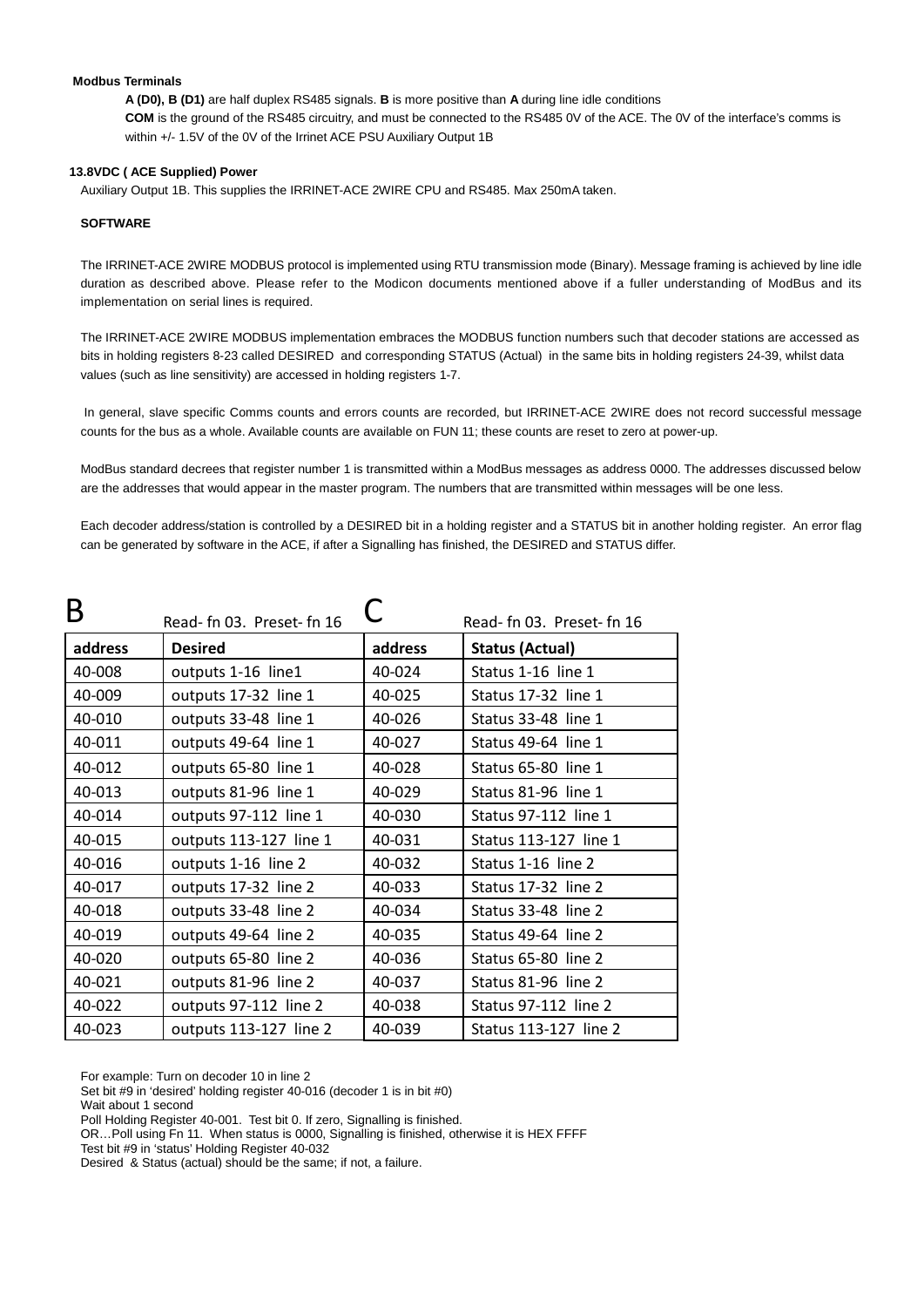|         | Read- fn 03. Preset- fn 16                                                    | $(40-001)$ | <b>Interface Status</b>              |
|---------|-------------------------------------------------------------------------------|------------|--------------------------------------|
| address | description                                                                   | bit#       | description                          |
|         |                                                                               | 0          | $1 =$ Signalling in process          |
| 40-001  | <b>Interface Status</b>                                                       |            | Line 1 has high current              |
| 40-002  | Switching current change threshold lower (50mA)                               |            | Line 2 has high current              |
| 40-003  | Switching current change threshold upper (600mA)                              |            | Line 1 fuse has tripped (resettable) |
| 40-004  | Total 2 wire line 1 current (mA, resolution +/-5mA)                           |            | Line 2 fuse has tripped (resettable) |
| 40-005  | Total 2 wire line 2 current (mA, resolution +/-5mA)                           | 5          | Line $1$ on $(1)$ , line off $(0)$   |
| 40-006  | Top byte= software ver. X 10, bottom = decoder<br>type & Customer number code | 6          | Line 2 on $(1)$ , line off $(0)$     |
| 40-007  | Front panel LED values                                                        |            |                                      |
|         |                                                                               | 8          | Line 1 AC present                    |
| Ŋ       | <b>SENDER DECODERS. Flow/Pressure/Moisture</b>                                | 9          | Line 2 AC present                    |
| 40-040  | Sender address (1-15) for line 1                                              | 10         |                                      |
| 40-041  | Sender data for line 1                                                        | 11         |                                      |
| 40-042  | Sender address (1-15) for line 2                                              | 12         |                                      |
| 40-043  | Sender data for line 2                                                        | 13         |                                      |
|         |                                                                               | 14         | Can't Implement Signaling, Line 1    |
|         |                                                                               | 15         | Can't Implement Signaling, Line 2    |

To switch up to 3-4 conventional decoders per interface....or up to 16 DIAS-C 2-way or 10 DIAS-C 3way Write multiple holding registers 008-023, Bank B, with function 16 with bits set accordingly (up to 8 changes per line at one time)

- • Poll register 001, bit 0, Bank A, with function 3 until bit 0 is zero, i.e. Signalling finished. Allow about 1 second per decoder operation. Attempts to re-write while Signalling in process will be blocked and a MODBUS exception response 06 returned.
- •OR… poll using Fn 11. When status is 0000, Signalling is finished, otherwise it is HEX FFFF
- • Make sure line has not overloaded by checking bits 1-4 in register 40-001
	- Read multiple holding registers 024-039 with function 3. Compare like bits in Banks B & C. If different, an error has occurred o Output 1, status 0... fail to turn on
		- o Output 0, status 0...fail to turn off (but interface has done it using an emergency off). 'Can't implement Signalling' bit set
		- o Output 1, status 1...successful on

•

- o Output 0, status 0...successful off
- • Reading status registers whilst Signaling in Process is set, may give erroneous results, but will not generate a MODBUS exception code.
- •If fail to turn off, 'Can't Implement Signaling' will be set on the relevant line
- •If fail to turn on, reset its DESIRED (output) bit back to 0 with function 16 to clear the fault indication

The relevant line (2 wire path) will be turned on automatically with the first decoder on and left on until manually turned off by writing the relevant bit 5 or 6 of register 001 to zero.

 Line 1 can be turned on in the absence of any on decoders by writing bit 5 of register 001 to one. Line 2 can be turned on in the absence of any on decoders by writing bit 6 of register 001 to one. Either of these operations will need a read/modify/write to avoid changing other bits.

Turning the line on without operating any decoders is very helpful for doing faultfinding on the relevant 2 wire path.

Turning the relevant line off will reset all its associated bits in Banks B & C to zero.

To maintain compatibility with future developments of IRRINET-ACE 2WIRE, the user should NOT read or write to locations that are not currently implemented.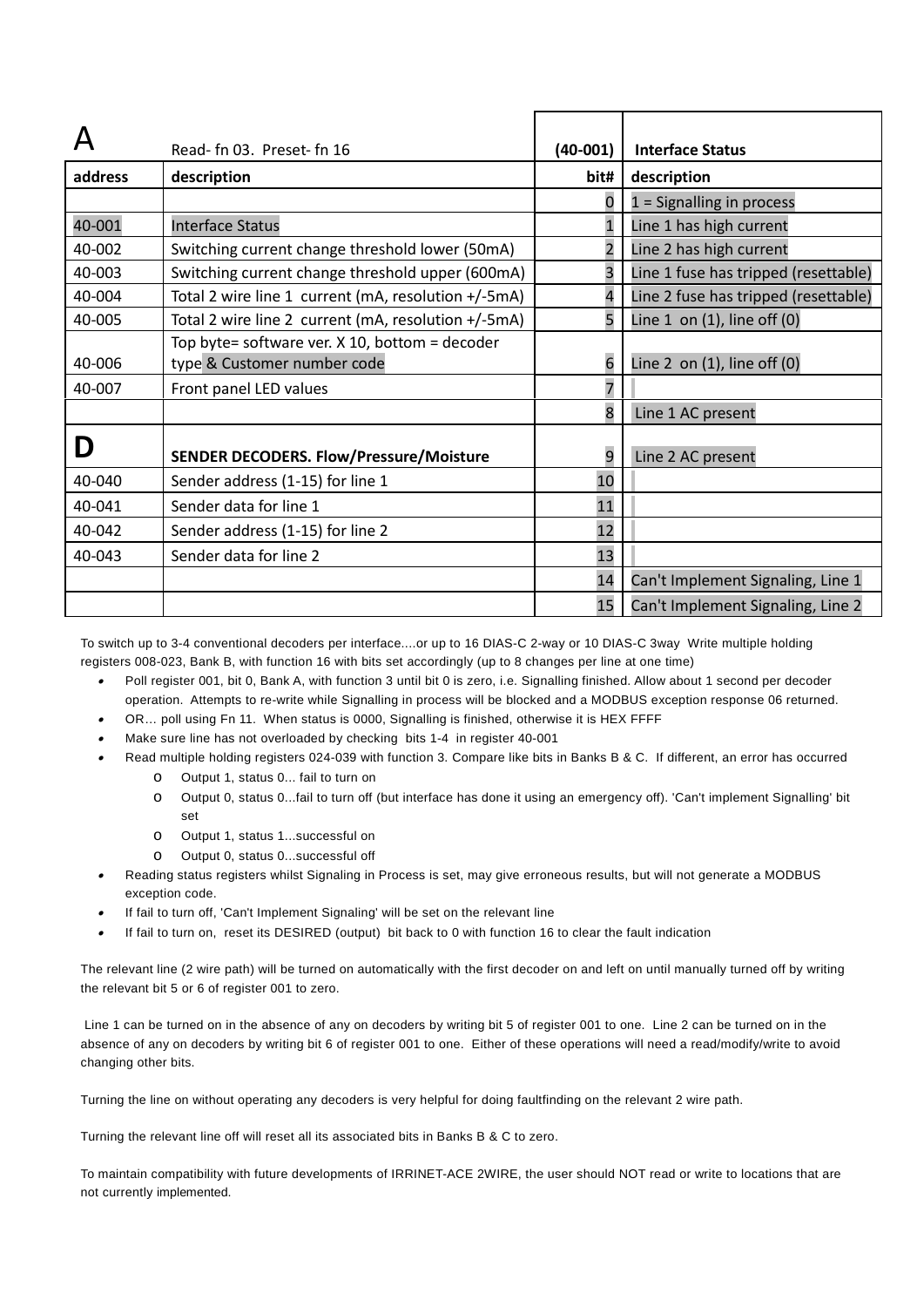Remember that 'Signaling in Process' must be polled (and seen to be clear) before examining the corresponding STATUS (Actual) bit.

IRRINET-ACE 2WIRE automatically turns the relevant line on if decoders are desired on and left on until manually turned off by writing bit 5 or 6 of register 001 to zero. Set/reset of Bit 5 in Holding Register 001 will force the line 1 on and off, or set/reset of Bit 6 in Holding Register 001 will force the line 2 on and off, but only until the reception of the next message that alters the DESIRED bits (even if nothing is changed).

Decoders are switched one at a time in roughly 1 second intervals. Decoders will be switched on in the order biggest address…smallest address. e.g. Decoders 1, 3, 5, 99, will be turned on:- 99, then 5, then 3 then 1. If both lines are commanded simultaneously, line 1 will switch all first, then line 2.

Successful operation of a decoder station is determined by the measured change in line current as a result of the attempt at switching. The values for determining a correct change in current can be inspected and set in registers 002 and 003, accessed through functions 03 and 16. As shipped, the unit expects a minimum change of 50mA and a maximum change of 600mA. These values are adequate for normal decoder applications. For DIAS-C 2-Way solenoids, this must be set by the ACE to 20mA.

IRRINET-ACE 2WIRE continuously monitors line current, and will turn off the relevant line, if a current above the maximum of 1.6A is measured for more than about 5 seconds. The capability of IRRINET-ACE 2WIRE to supply current is determined by an external transformer or AC inverter. The transformer recommended is 26VAC, 34VA and the inverter 32VAC 60Hz. Each line must be powered by its own power supply. There is no galvanic connection between lines 1 and 2, apart from sharing the same earth stake which shunts lightning currents to ground

Note. Short Circuits on the line that are many ohms (cable length) away from IRRINET-ACE 2WIRE may not trigger this action, and in the event of extreme field cable lengths, may not even trigger an overload. The overload event can be polled via the status register, and also sets the 'Line Faults' red LED.

#### **Failed Stations**

The LED (D9) will flash blue then red, if the last station attempted is a fail. If a cluster of stations is operated using Fn. 07, write register, a failed within the cluster may not illuminate the red LED. However the bit pattern in the DESIRED register will differ from its corresponding in ACTUAL.

#### **Normal On and off Commands:**

Measure line current Send on or off command Measure line current again Subtract the difference in currents If difference is greater than low threshold, in register 001, signal a successful on or off

Only one 'on' try will be attempted before a 'fail turn on' is returned. HOWEVER an 'off 'command will be automatically sent to the failed decoder in case it did actually turn on, but the increase in current was insufficient.

#### **Decoder Off strategy:**

1. Send a normal 'off' command

- 2. If no response, measure current on line and save value. Send a 3 cycle gap which will turn off all listening decoders. Then turn back on any remaining decoders in the group. Again measure current on line. If 1 decoder less current, mark it as a successful 'off'
- 3. If not 1 decoder less current. Turn off line power for 3 seconds, re-energise line, wait 3 seconds, turn on any remaining decoders in the group. Flag a 'fail off' for that decoder.

#### **THE IRRINET WILL NEVER LEAVE A DECODER RUNNING even if it logs a 'fail-turn-off.**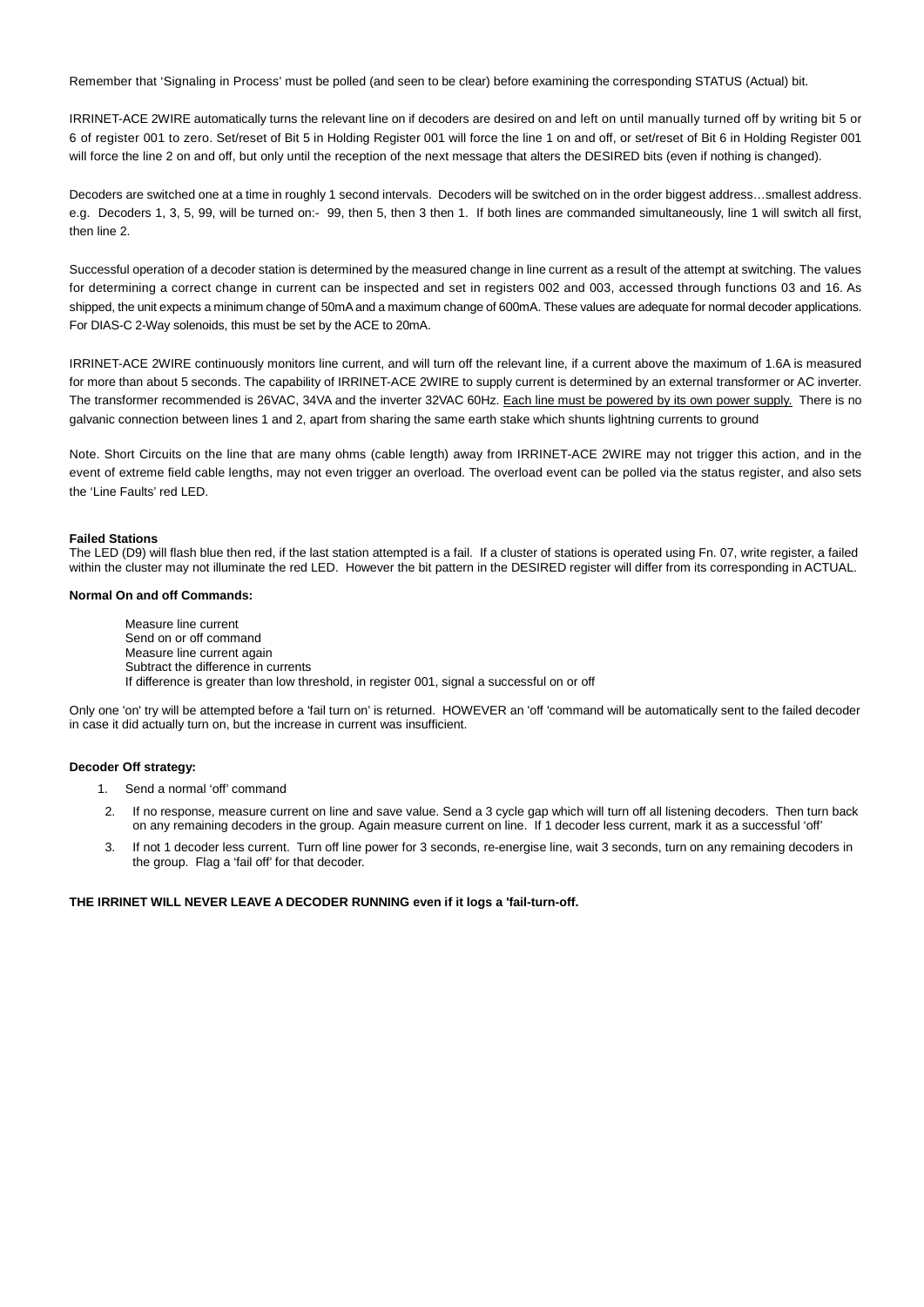#### **Sensor Decoders**

There can be up to 15 sensor decoders in addition to the 127 valve decoders. These are separately addressed as 1-15, but do not interfere with decoders 1-15

There are currently 9 types.

- 1. Volumetric soil Moisture Content (VMC), returning 0-55% in 1% increments
- 2. Contact closure counting. Measuring up to 5 closures/second from volt-free contacts. Counting into 7 bits in a byte 0x00-0x7F, wrapping around. The top bit is the contact position. 1=closed, 0=open.
- 3. 8 digital inputs. Measuring 12-30V AC or DC on each input with respect to a common. A voltage present returns a 1 in the byte. Inputs are isolated up to 1KV from the 2wire path.
- 4. Gauge pressure, 0-10BAR using an IP68 custom sensor, G1/4 male thread
- 5. Gauge pressure -1Bar to +6Bar using an IP68 custom sensor, G1/4 male thread
- 6. Tank level 0-3m water
- 7. Well level, 0-30m
- 8. Differential pressure +/- 1Bar
- 9. Combo decoder Master Valve, Pressure, Flow

More details on these sensors are in the brochure 'Tonick Watering Sensor Decoders'

#### **Accessing the Sensors**

The interface to the sensor decoders is by two 16 bit holding registers for each line 40-040 Sensor address line 1 40-041 Sensor Trigger/results line 1 40-042 Sensor address line 2 40-043 Sensor Trigger/results line 2

**To trigger a sensor read**, Using command 16-write multiple holding registers

- Load Sensor address with a number between 1 and 15
- And load the trigger/results register with -1, 0xFFFF
- Wait up to 4 seconds
- The Modbus reply from the command 16 will be delayed by up to  $2 +/-\frac{1}{2}$  seconds whilst the sensor decoder is actually being read. At the end of this time (or earlier if the read is finished) the Modbus reply will come back from the command 16. ENSURE THE CONTROLLER MODBUS TIMEOUT DELAY IS SET TO A SUITABLY LONG FIGURE. 4 seconds is suggested.
- Using command 03- read multiple holding registers: Read 40-041 or 043 for the result.
- As an alternative to polling 40-001, 40-024 and 40-025 may be read using 03- read multiple holding registers. When the data is ready, the register 40-025 will no longer contain -1 0xFFFF.

If a there is a response from the sensor decoder, the bottom 8 bits of 40-041 or 043 will be the sensor value returned and the top 8 bits will be set to 0x01 i.e. 0x01ss, where ss is 8 bits of sensor data. If no response from the sensor decoder, all 16 bits will be 0x0000

The Modbus reply to command 16 will be delayed by up to 2-3seconds whilst the sensor decoder is actually being read. At the end of this time (or earlier if the read is finished) the Modbus reply will come back from command 16. ENSURE THE CONTROLLER MODUS TIMEOUT DELAY IS SET TO A SUITABLY LONG FIGURE

Do not try to write to the ModBus with any further command until the reply comes back from the sender.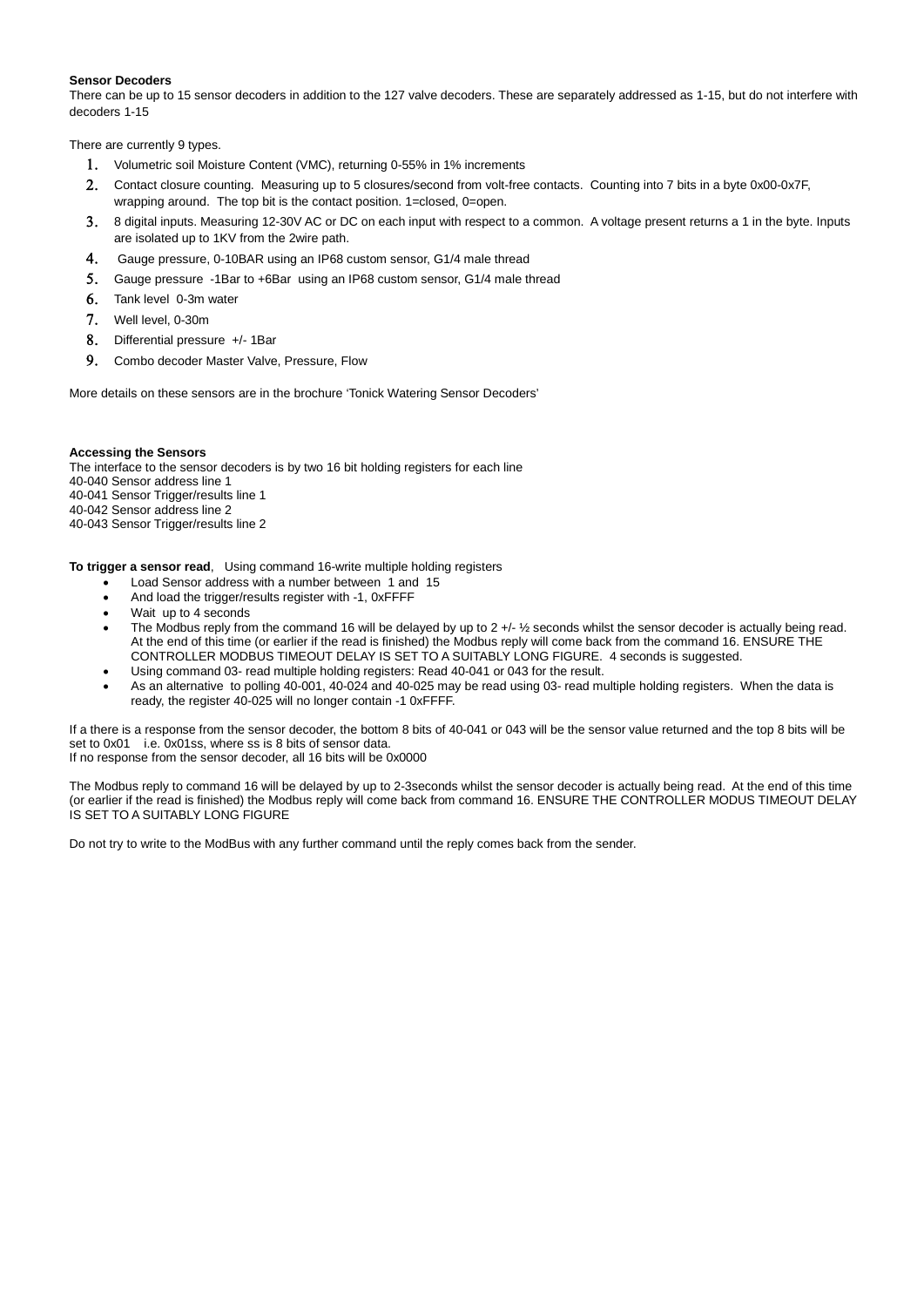#### **Reboot on Comms Failure**

Register 006 in Bank A contains BUILD-DATA This is put there at boot time.

Top byte holds the software version number x 10. E.g. Version 3.0 is held as 30 decimal = \$1E in hex Bottom byte holds the decoder type in the lower nibble and the customer number in the higher nibble

- 0 Underhill Landscape decoder, TK-DEC-1
- 1 Waterrmation Signalling-type decoder, TW/2W
- 2 Netafim AquativeAC+, motorized valve
- 3 DIAS, Decoder In A Solenoid (both 2-way and 3 way types)
- 4 MK3 decoder signalling. Applies to DIAS and MK3 hardware

e.g Customer \$2 (MEAC), decoder type MK3&DIAS, software version 3.1  $40-006 = $1F24$ 

As long as BUILD-DATA is left alone in 40-006, the interface will continue to function without the communications being active.

Should the host controller change register 006 from BUILD-DATA, it will be necessary to keep the RS485 active within a 15 second interval. If no characters are received (whether addressed to the slave or not), the Irrinet Interface will reboot. This will clear down any active decoders and go back to listening for valid comms commands to that slave. During reboot, BUILD-DATA will again be written to register 006. Thus the reboot on comms failure will be disabled until the ACE again alters 006 to a value other than BUILD-DATA

Please note: this is not foolproof. Older RS485 transmitter ICs may load down the A/B lines when powered off, such that B will no longer be more positive than A. In this case, the interface will think it is receiving a continuous stream of 00H bytes and will not reboot. More modern RS485 ICs do not load down the A/B bus when un-powered. The user is urged to try this out to see what happens before relying on a reboot to protect other equipment. The interface has a small biasing network built-in, to keep B more positive than A by about 1/4V when not loaded down by anything else, or unconnected.

### **Reboot on Comms Command**

If 40-006 is written by the host controller to the value \$0B77 (hex), the interface will reboot within 2 seconds. This will clear down any active decoders and go back to listening for valid comms commands to that slave. During reboot, BUILD-DATA will again be written to register 006. Thus the reboot on comms failure will be disabled until the ACE again alters 006 to a value other than BUILD-DATA. BUILD-DATA can never be compiled to the value \$0B77

#### **Loss of AC Power**

The Interface will function with only one line powered up with an AC feed. Decoders demanded on an unpowered line will be ignored. Their values in DESIRED will not be actioned.

If both lines are powered up and power feed is lost to one line, the interface will stop communicating for 1-2 minutes, then reboot under watchdog action. If 40-006 had been set to another value than BUILD-DATA, the reboot will happen sooner, in about 16-20 seconds.

If AC power feed to one line is lost for a few seconds, the comms will halt, then re-start as soon as the AC power is restored. There will not be a re-boot and decoders on the powered line will be unchanged. Decoders on the line that lost its power will be off. It is up to the host controller to recover the previous decoder state.

With AC power feed absent from both lines, the Modbus will communicate and the Status register can be interrogated. Bits 8 and 9 will read zero, The green OK LED will be flashing, instead of steady. Normal operation will commence when one or both AC feeds become present.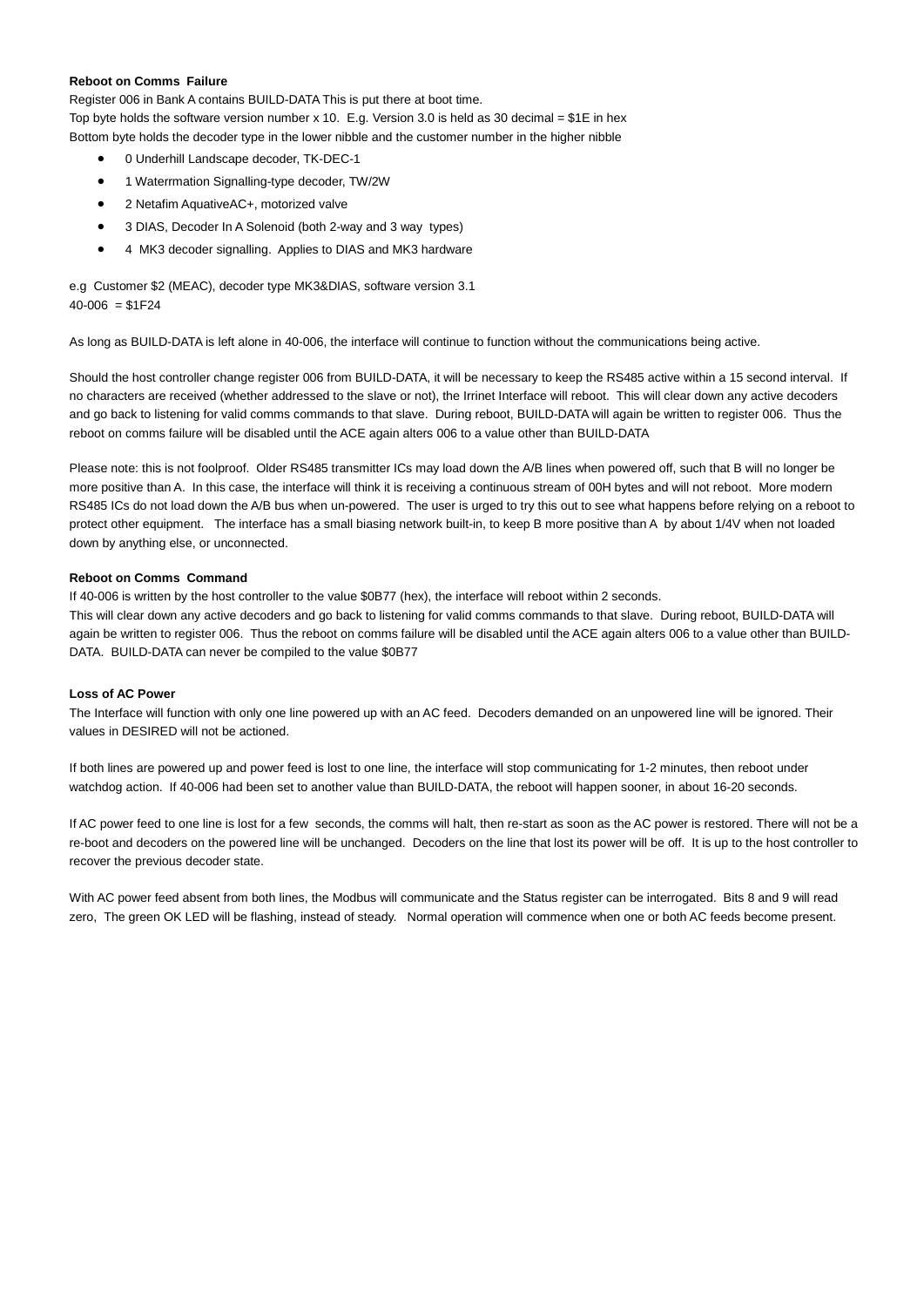### **LEDS:**

The LEDs register 40-007 holds the following data which is mimicked on the front panel LEDS.  $1 =$  LED on,  $0 =$  LED off.

|           | Bit 0: DC Power OK                 | Green  |                  |
|-----------|------------------------------------|--------|------------------|
|           |                                    |        |                  |
| $\bullet$ | Bit 1: MODBUS frame being received | Yellow |                  |
| $\bullet$ | Bit 2: MODBUS frame being sent     | Yellow |                  |
| $\bullet$ | Bit 3: MODBUS comms error          | Red    |                  |
| $\bullet$ | Bit 4: Line 1 AC present           | Orange |                  |
| $\bullet$ | Bit 5: Line 1 decoder Signalling   | Blue   |                  |
| $\bullet$ | Bit 6: Line 1 energized            | Green  | ) Tri-colour LED |
| $\bullet$ | Bit 7: Line 1 Faults               | Red    |                  |
| $\bullet$ | Bit 8: Line 2 AC present           | Orange |                  |
| $\bullet$ | Bit 9: Line 2 decoder Signalling   | Blue   |                  |
| $\bullet$ | Bit 10: Line 2 energised           | Green  | ) Tri-colour LED |
|           | Bit 11: Line 2 Faults              | Red    |                  |

Bits 6 & 7 or 10 & 11 may be on simultaneously. Bits 5 or 9 are only on during the transmission of a decoder on/off command.

### **Slave Address Selection:**

A jumper link is used to select MODBUS slave 1 or 2. Fitting the link (marked J11 on the main PCB) will configure the interface to MODBUS address 1, removing it, to address 2. When using two interfaces in the same crate (basket), make sure each is set to a different MODBUS address.

Jumper link pairs J5 and J8 alter the polarity of decoder Signalling waveform on lines 1 and 2 respectively. Consult factory if these need to be changed.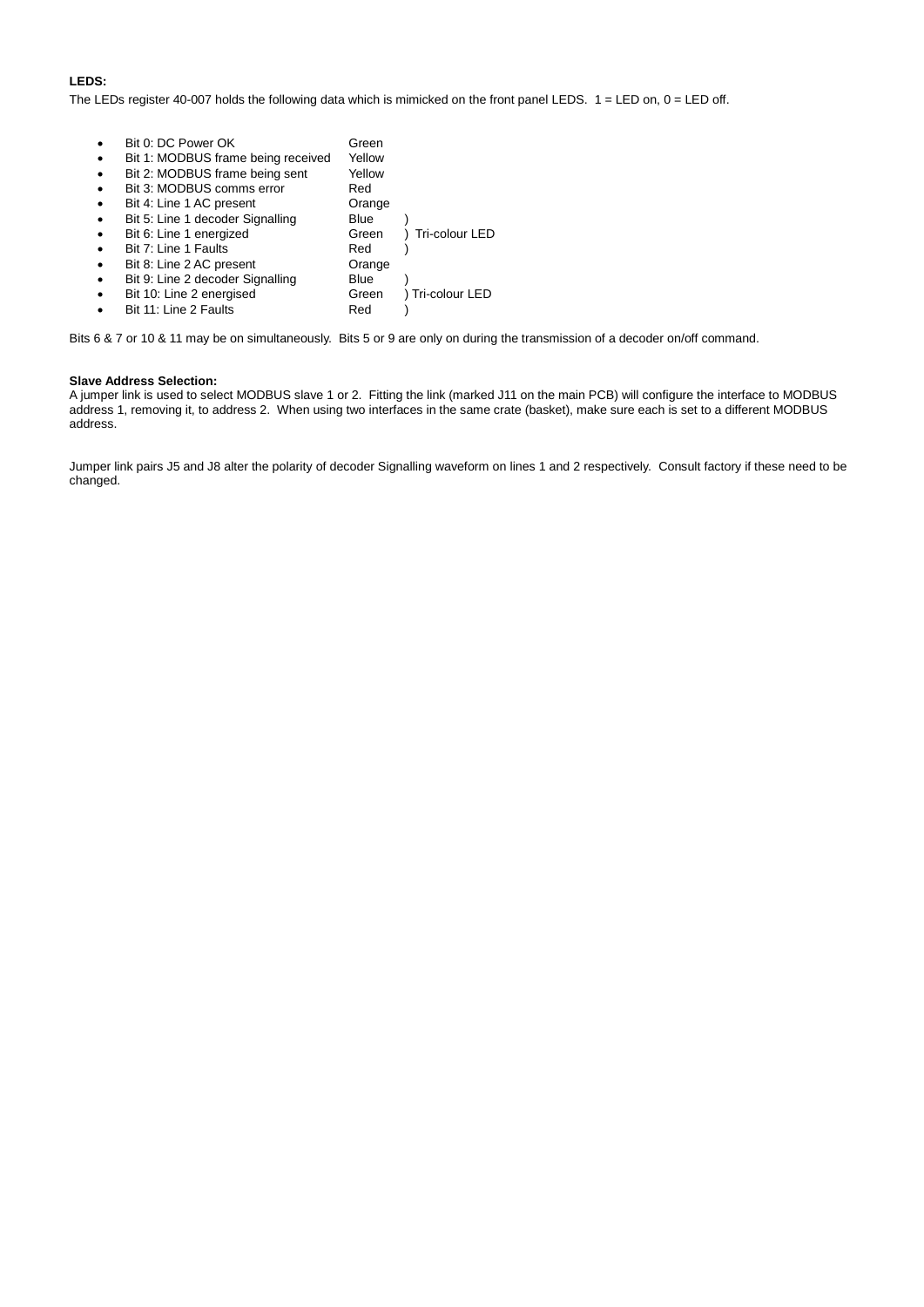#### Modbus Commands implemented on IRRINET-ACE 2WIRE are:-

01 Read Coil Status - not implemented. 02 Read i/p Status - not implemented **03 Read multiple (holding) Registers**. 04 n/u 05 Force Single Coil - not implemented 06 n/u 07 n/u 08 Diagnostics (loopback) 09 n/u 10 n/u **11 Fetch Comms Event Counter – Returns busy status and a count of successful comms implementations**  12 n/u 13 n/u 14 n/u 15 Force multiple coils – not implemented **16 Preset multiple (holding) registers. 17 Report Slave ID – Returns the decoder type and software Version number.**  18 n/u 19 n/u 20 n/u

21 n/u

Functions outside of the range quoted above are not allowed.

Note:

Fun 17. Returns IRRINET-ACE 2WIRE information – slave ID, on/off, Serial Number, Decoder type, S/W Version.

#### Information is returned as: -

<ADD> <FUN> <COUNT> <Slave ID> <On/off> <Ser# Hi> <Ser# Lo> <Dec. type> <S/W Ver> <CRC Hi> <CRC Lo> Where  $\langle$ slave ID $\rangle$  = 01,  $\langle$ On/off $\rangle$  = HEX FF = (always) on;

- Slave ID The slave address of the interface
- On/off. 0xFF if one or more lines are energised, 0x00 if both are off
- Serial# Hi & Lo. Not used
- Decoder type; 0=Landscape (UI), 1=TW/2W, 2=Aquative+AC, 3=DIAS-C, 4=MK3 signalling, DIAS or MK3 Hardware
- Software Version: times 10. E.g Version 3.0 will be reported as 30, 0x1E (\$1E)

Fun. 11. Returns a status of \$FFFF (hex) if the Signaling in Process bit is set.

Please refer to *Modicon Modbus Protocol Reference Guide PI-MB US-300 Rev.J* for details of these commands.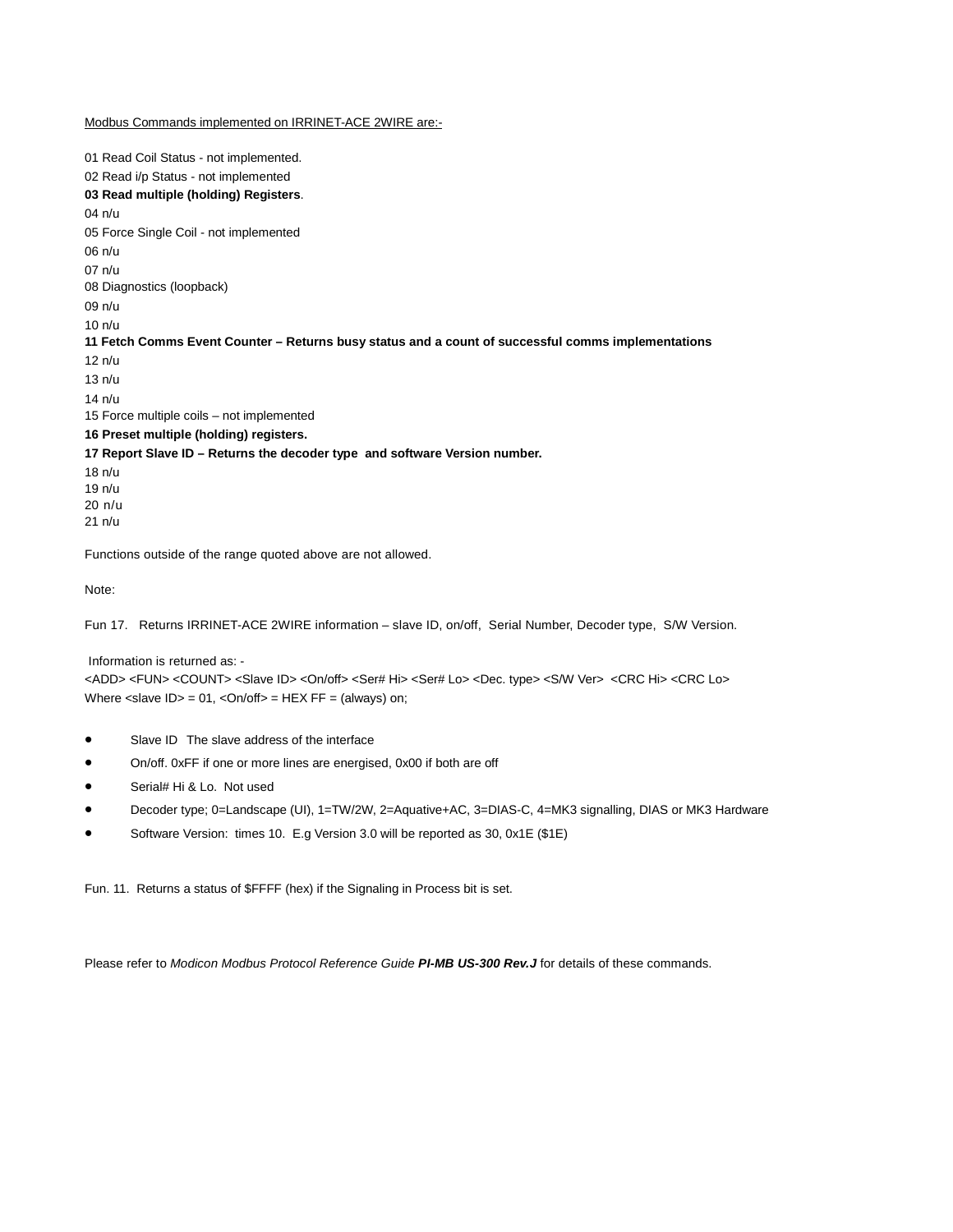**Specification.** (This is a preliminary document, all specifications subject to possible change)

Supply Voltage 24 ~ 32 Vrms AC 50 or 60Hz. Transformer supplied: 26VAC 34VA 1300mA, either (a) 230VAC 50Hz input OR (b) 115VAC 60Hz input. Specified at ordering time. Alternatively the 32V AC 60Hz inverter may be used for DIAS-C Supply Current Up to 1.3A

Output Voltage 23 ~ 31 Vrms AC Output Current up to 1.2A max

Note: Full Line output voltage will be continuously applied to the solenoids connected to 'on' decoders in the Tonick TW/2W, MK3 and UI TK-DEC-1 families. Attention must be given to the specifications of these solenoids. DIAS-C 2-Way will hold at 30mA, DIAS-C 3-way will hold at 60mA

Line Signaling \_\_\_\_ For each of the two lines: Up to 127 Tonick 2 Wire TW/2W or DIAS-C. Up to 16 active DIAS-C 2-way, 10 DIAS-C 3-way or 3-4 TW/2W or TK-DEC-1I decoders (Subject to total solenoid loads)

Approvals CE (European) marked and compliant RoHS (European) compliant & lead free WEEE (European) Compliant (Exempt)

CPU 8 bit RISC. 8MIPs . 64K flash / 4K RAM / 4K EEPROM.

Firmware Re-writable application in general flash space. Uses Kanda Keyfob programmer.

Communications RS485 ModBus RTU mode. (+-80V fault, 15kV discharge) 9600 Baud, N,8,2 (Other formats on

request)

Slave address 1.

#### **Connections**

IRRINET-ACE 2WIRE should be wired as follows for each line.

**AC1** and **AC1** terminals should be wired to the transformer supply. Please note the transformer for each line is supplied with the interface.

**FL1** is the Field Cable 1 'Live' terminal (referred to as the 'line')

**FN1** is the Field Cable 1 'Neutral' terminal

**EST1** (Earth Stake Terminal) must be connected to the earth stake (see above for recommendations) EST1 and EST2 can be connected together to just 1 earth stake or plate

**AC2** and **AC2** terminals should be wired to the transformer or inverter supply.

**FL2** is the Field Cable 2 'Live' terminal (referred to as the 'line')

**FN2** is the Field Cable 2 'Neutral' terminal

**EST2** (Earth Stake Terminal) must be connected to the earth stake (see above for recommendations) EST1 and EST2 can be connected together to just 1 earth stake or plate

#### **Modbus Terminals**

**A (D0), B (D1)** are half duplex RS485 signals. **B** is +ve and **A** is –ve during line idle conditions

**COM** is the ground of the RS485 circuitry, and must be connected to the RS485 0V of the ACE. The 0V of the interface's comms is within +/- 1.5V of the 0V of the Auxiliary Output 1B, (connected through a diode bridge)

#### **13.8VDC ( ACE Supplied) Power**

Auxiliary Output 1B. This supplies the IRRINET-ACE 2WIRE CPU and RS485 circuits. FL1, FN1, FL2, FN2 are optically isolated to 3KV from Auxiliary Output 1B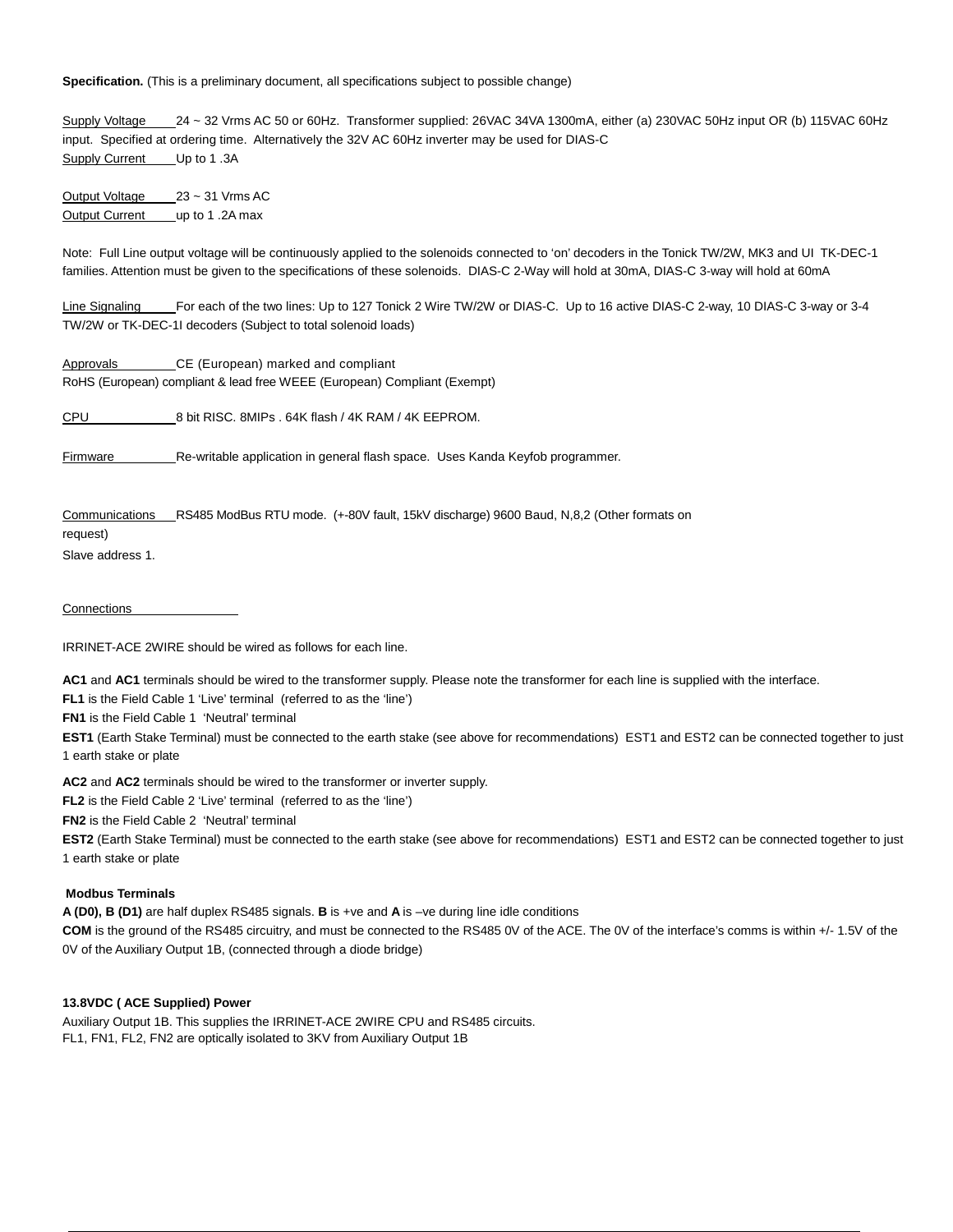Environmental General

Storage 0 to 70 Degrees Centigrade 0% to 90 % humidity (non -condensing)

Operation +3 to +50 degrees centigrade 20 to 80 % humidity (non –condensing)

## **DATA ON THE TONICK DECODERS**

### **TW/2W-1, TW/2W-2, TW/2W-3, TW/2W-4**

| Body Colour:                                                                                        | White, red end caps, embossed "Tonick Watering"                                                                                 |  |  |  |
|-----------------------------------------------------------------------------------------------------|---------------------------------------------------------------------------------------------------------------------------------|--|--|--|
| Power Consumption:                                                                                  | Typically 3mA at 26V RMS                                                                                                        |  |  |  |
| <b>Input Voltage Range:</b>                                                                         | 19V RMS to 32V RMS, 50 or 60Hz, Sinusoidal. Other frequencies not allowed.                                                      |  |  |  |
| Solenoid Output:                                                                                    | Full AC input voltage less 1V is continuously applied to the solenoid for the duration of the on-time. No                       |  |  |  |
| DC or solenoid current reduction is used.                                                           |                                                                                                                                 |  |  |  |
| Max. Output:                                                                                        | 500mA RMS steady-state per output. (Typically powers 2 solenoids).                                                              |  |  |  |
|                                                                                                     | 1.2A max for all outputs combined (TW/2W-2/3/4)                                                                                 |  |  |  |
| Temperature Range:                                                                                  | Operating: +5degC to +50degC at 500mA output. Max +60degC at 250mA output.                                                      |  |  |  |
|                                                                                                     | Storage: $-10 \text{deg}C$ to $+70 \text{deg}C$                                                                                 |  |  |  |
| Signaling System:                                                                                   | Modulation of AC waveform at AC zero crossing.                                                                                  |  |  |  |
|                                                                                                     | Input Power Distortion: Pure Sinewave. Avoid any distortion of waveform slope or perturbations at the AC zero crossing point or |  |  |  |
| within $\frac{1}{4}$ cycle from that point.                                                         |                                                                                                                                 |  |  |  |
| Decoder Address Range: $1 - 127$ (Use a Tonick 'Watermation/2W' programmer)                         |                                                                                                                                 |  |  |  |
| Outputs in multiple decoders may be programmed to the same address, but will switch simultaneously. |                                                                                                                                 |  |  |  |

Outputs in multiple decoders may be programmed to unrelated addresses.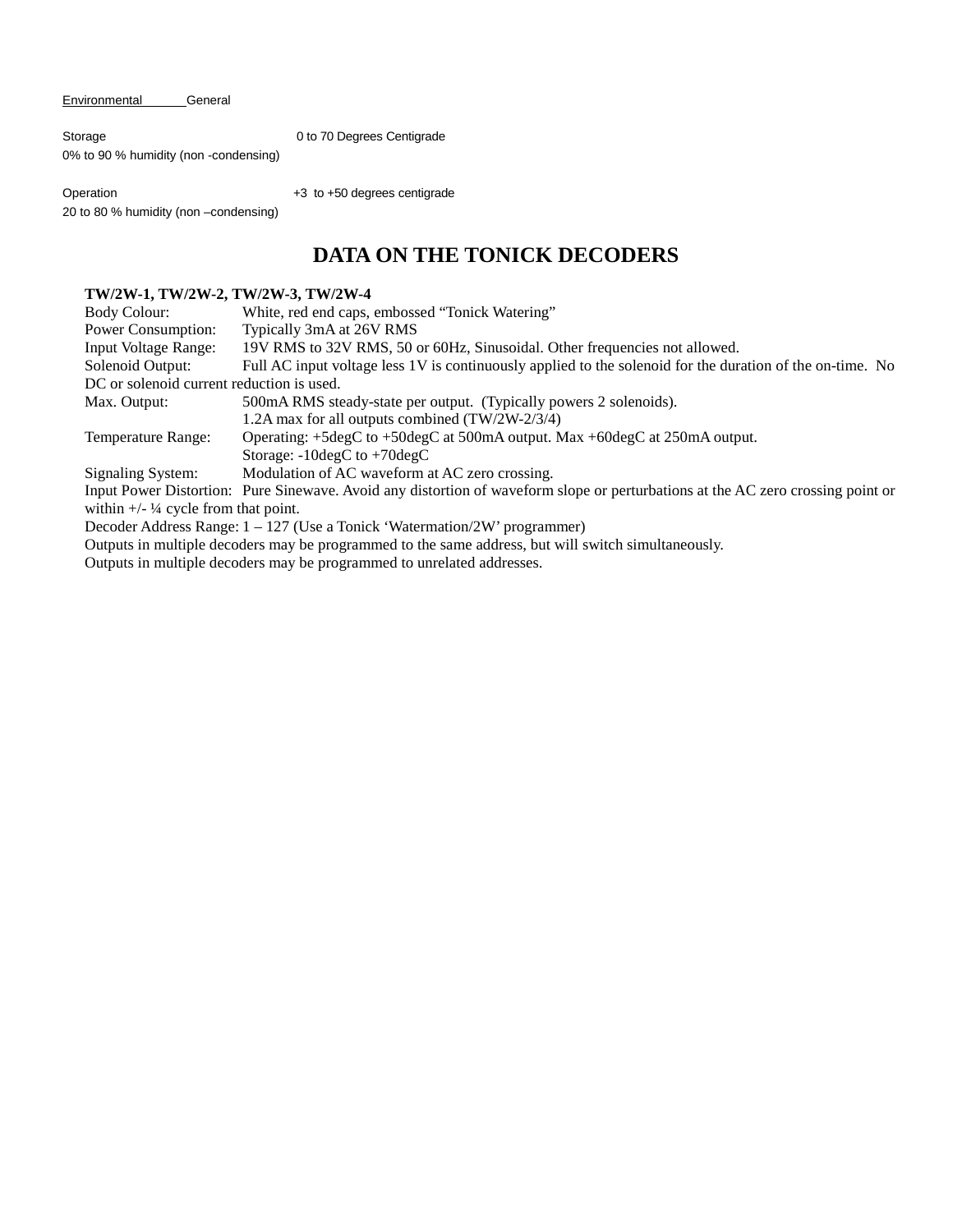# **Decoder-In-A-Solenoid (DIAS™)**

*Advanced Technology* (Patent Applied For)



# **2Wire Decoder built-into a valve solenoid**

# **Special Features**

- **Combines a 2Wire Decoder and Solenoid into one product.**
- **Reduces number of field wire connections by 50%**
- **Multi-colored LED provides feedback reduces troubleshooting time.**
- **Screws into most valves. (adapters for Hunter, Toro, Irritrol, Bermad & Rain Bird).**
- **Compatible with all Aquamonix & Tonick 2Wire Controllers and Converters.**
- **Superior distance and number of concurrent active stations.**
- **No grounding necessary along the 2Wire path.**
- **Built-in powerful protection from Lightning surges.**
- **Can re-use old wiring. Earth leakage on 2Wire well tolerated.**
- **'Out of the box', works as a normal 24VAC solenoid with ultra low current.**
- **Works with the Tonick Sensor decoder range; soil moisture, flow and pressure.**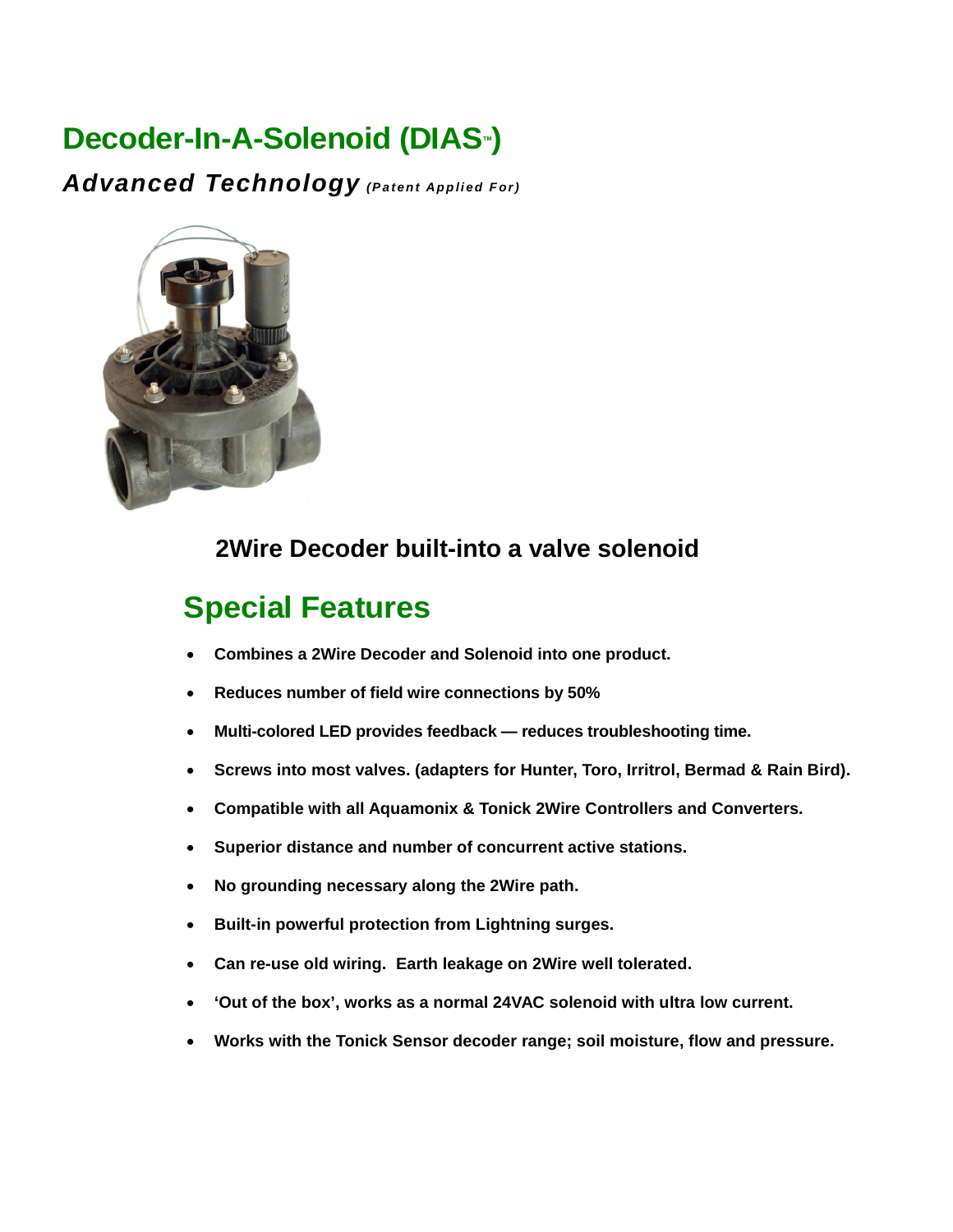# **DIAS Electrical Specifications:**

- **19-32 VAC, 60 Hz preferred. (Low cost inverters available for 50Hz regions)**
- **In normal 24VAC solenoid mode, works equally with 50Hz and 60Hz.**
- **In-Rush Current 300mA-350mA**
- **Holding Current 30mA (2-way solenoid), 60mA (3-way solenoid), both relatively independen t of applied AC voltage.**
- **Idle Current (typical) 4.5mA**
- **Maximum Active Valves per 2Wire path:** 
	- **2-way 16 (spread relatively equally along the path)**
	- **3-way 10 (spread relatively equally along the path)**
- **Valves Clustered together: (Low water pressure: ~3Bar)** 
	- **2-Way** 
		- **1000m 16**
		- **1500m 12**
		- **2000m 8**
	- **3-way** 
		- **1000m 8**
		- **1500m 7**
		- **2000m 6**
- **Maximum operating distance 2-way: (Low water pressure: ~3Bar)** 
	- **2.5mm<sup>2</sup> conductors 11,000m 35,750 feet (1 valve active)**
	- **AWG14 conductors 10,000m 32,500 feet (1 valve active)**
	- **4mm<sup>2</sup> conductors 22,000m 71,500 feet (1 valve active)**
- **Solenoid thread size:** 
	- **¾" UNF20, front thread**
	- **1/8" BSP Female, 3-way back water port thread**
- **Adaptor for ¾" UNF20 to Hunter thread**
- **Adaptor for ¾" UNF20 to Rain Bird thread**

### **Test conditions for the above data:**

- Plunger stroke 1.8mm
- Bottom port orifice size 1.8mm diameter
- 32VAC at 60Hz from the controller
- Distances need to be derated at higher water pressures
- Cluster numbers need to be derated at higher water pressures
- Each idle DIAS draws approximately 4.5mA. Large numbers of valves on the same 2-way path will lower the cluster limits and maximum distance of the furthest valve.
- DIAS will not reliably operate below 19VAC. Use Ohm's Law with long cable lengths;

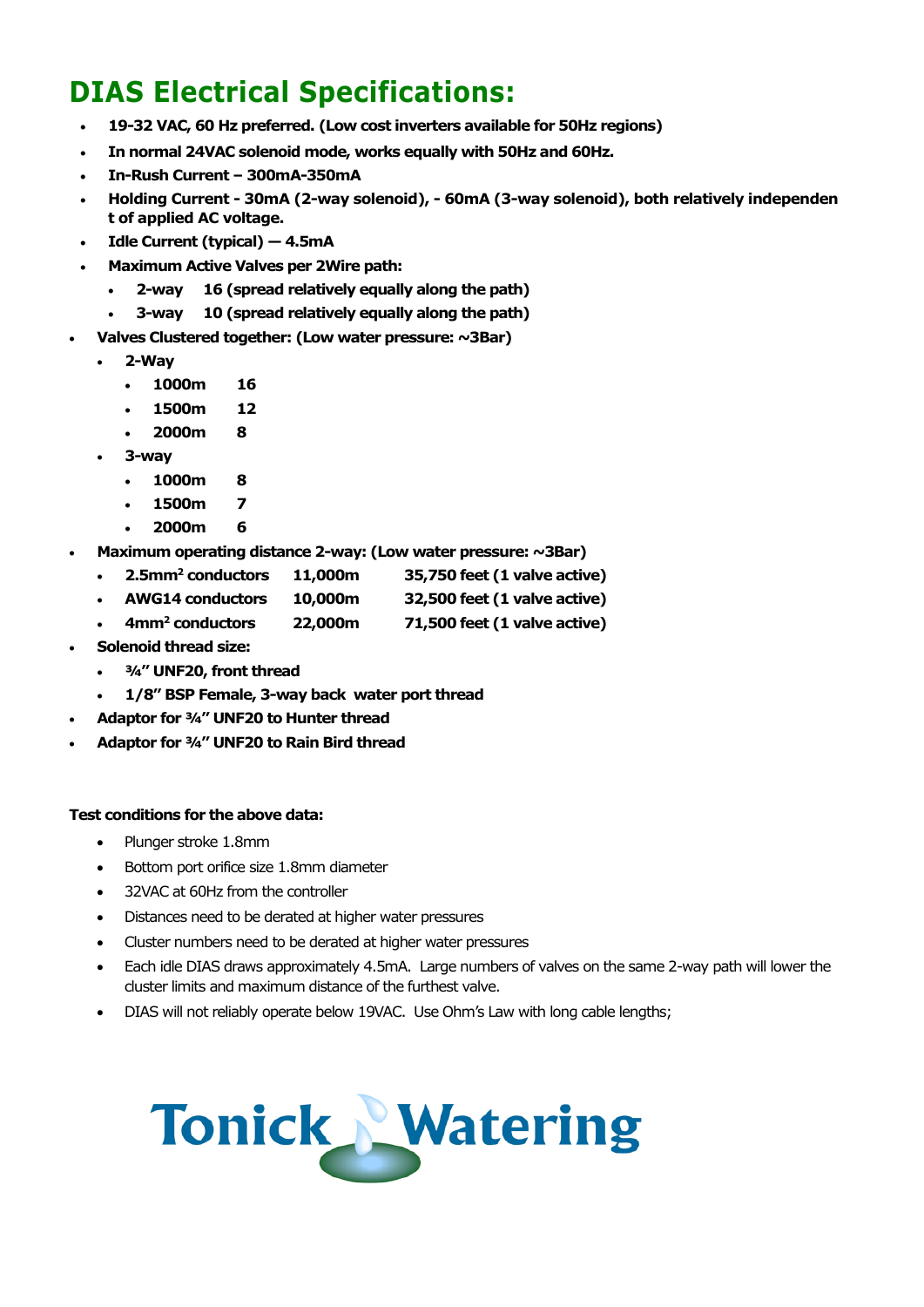# **Advanced Features:**

- **The DIAS can be programmed from a low cost Portable Programmer.**
- **Program the corresponding station number into DIAS as part of initial controller setup and installatio n. Addresses 1-127.**
- **Connects to a 2Wire path with a single pair of wires directly to the solenoid.**
- **Ultra-low holding current allows more stations to be operated at one time.**
- **Program decoder's address to 0 to turn into a normal 24VAC solenoid.**
- **The DIAS comes standard with co-molded LED providing visual feedback:** 
	- o **Green Colour Decoder is "Ready" as a decoder**
	- o **Orange Colour (Red & Green together) Solenoid is "ON" as a decoder**
	- o **Red Colour —Solenoid is "ON" as a normal 24VAC solenoid**
	- o **No Colour— No Power, broken wire.**



**2-Way Solenoid**  (In conventional solenoid mode, on. Red)

**3-Way Solenoid**  (In decoder mode, standby. Green)



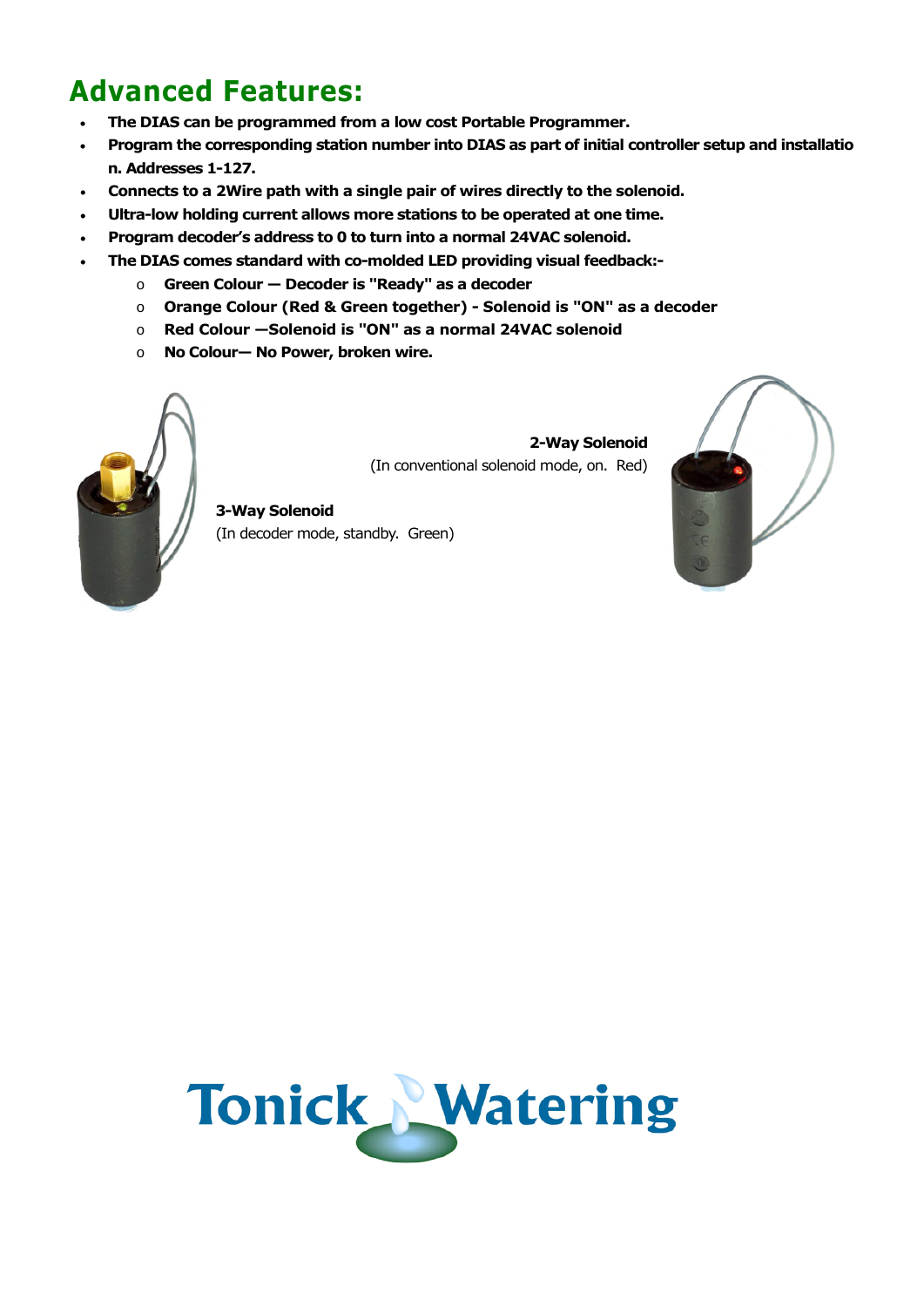# **Further Information:**

The DIAS will respond to both 1 - 63 and 1 - 127 addresses. Address 0 (out of the box), it will behave as a normal 24V AC solenoid. (See notes)

DIAS comes in two versions; a normal 2-way water port solenoid or a 3-way with a back water port for use in large val ves, as in Agriculture.

There is a radical improvement in performance over a conventional Tonick TW/2W or Underhill TK-DEC-1. With DIAS, ty pically 8 - 10 3-way solenoids can be active on one 2.5mm<sup>2</sup>/14 AWG cable, or up to 16 2-way. Distances of many Km are possible.

Uses the same proven Tonick lightning protection that does not need earth stakes along the 2Wire path.

As with existing Tonick controllers, the system is tolerant of significant 2Wire cable leakage to earth. This means old ca bles may be re-used, or new ones can be of significantly lower cost. For instance, two individual PVC insulated, direct-b ury conductors may be laid side by side. Correspondingly, expensive wire joiners are unnecessary. Grease-filled wire n uts are quite adequate.

Due to careful design and miniaturization, the size of the DIAS is almost the same as many conventional solenoids.

DIAS may be used with the **Tonick Sensor decoder range** of soil moisture, flow, pressure and digital input.

To use DIAS, a valve should be purchased without a solenoid, or the existing solenoid removed and re-used in other pr ojects. Thread adaptors are available for Rain Bird, Toro, Irritrol and Hunter valves. The DIAS has a 3/4" UNF thread w hich fits almost all other valves. The DIAS just screws in like a normal solenoid. Gone are the two other waterproof co nnections from decoder to solenoid, together with the concern of DC electrolytic destruction of the wires if the joints are not perfect.

Software upgrades are available for the Tonick Programmer/Tester (TW-2W-P/T), the BT2 (OEM decoder interface) in al l its variants, the TW-3, Sapien, RM-2 Internet based controller and NOVO multi-wire to 2Wire converter.

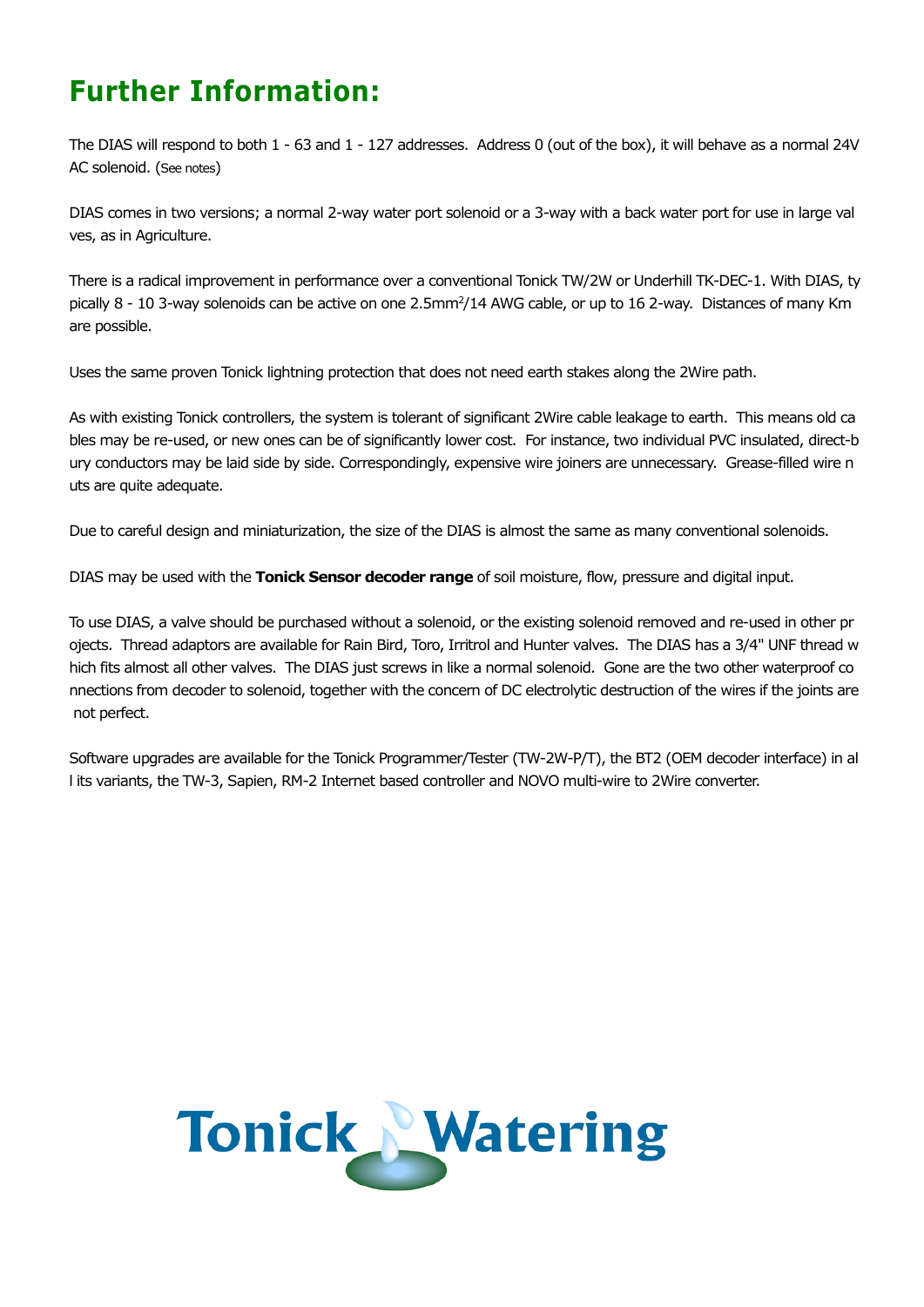# **Notes:**

- It is not possible to mix conventional Tonick TW/2W or Underhill TK-DEC-1 decoders with DIAS; it must be all o ne or the other.
- MK3 decoders may be mixed with DIAS
- Sensor decoder range may be mixed with DIAS
- DIAS is best run at 60Hz to achieve full performance.
- A useful range of low cost inverters are available for 50Hz areas. One of these would replace the transformer t hat normally accompanies the controller. Versions of inverters include 12VDC input, 24VDC input and Universa l line power input 90-265VAC.
- Use of an inverter will remove the occasional instance of poor controller performance on site, due to noisy and distorted incoming 115V/230V line power.
- It is not possible to combine a DIAS electronic circuit with a 3rd party solenoid.
- De-rating the BT2 at ambient temperatures greater then +50degC will be less likely required, as currents with t ypically 8 DIAS on together are well within its +70degC range
- When working as a normal 24VAC solenoid (address 0), the DIAS cannot be used with many  $3<sup>rd</sup>$  party irrigatio n decoders. In this mode the DIAS is designed to work with multi-wire systems that feed 24VAC to irrigation s olenoids.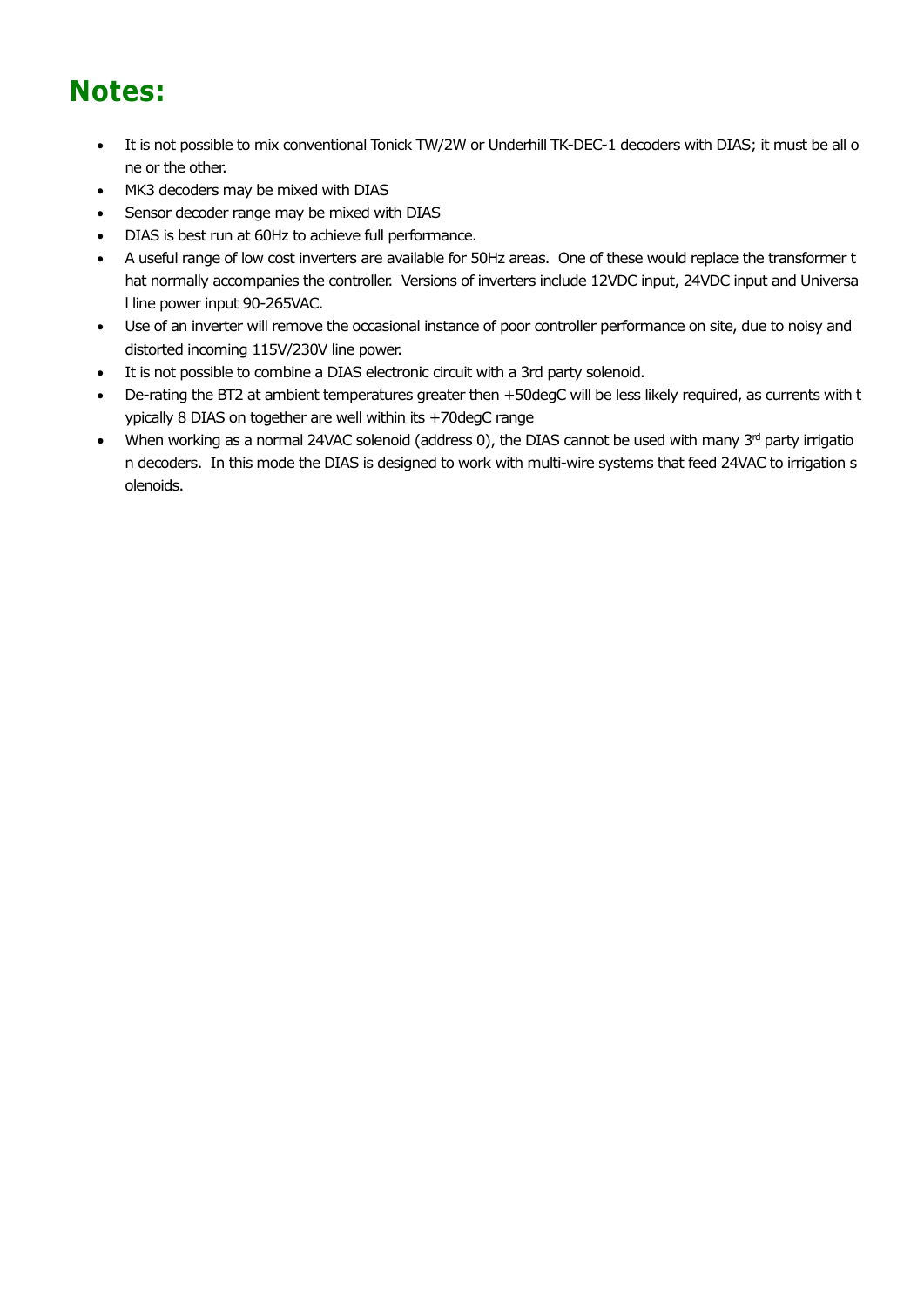### **Connecting To Solenoids That Are Commoned.**

The Tonick TW/2W-1, single output decoder has a pair of yellow wires for the solenoid output. When installed adjacent to the solenoid, each wire of the decoder output is connected to each wire of the solenoid; the polarity is unimportant.

However, if two or more solenoids are connected through multi-core cable, where one side of each solenoid is connected to a common return, then the polarity of the decoder connection to the multi-core is very important.

In each Tonick decoder, there is an electronic switch in just one solenoid output lead, whilst the other solenoid lead is connected directly to the red wire of the decoder's power leads. This solenoid output MUST be connected to the solenoid common in the multi-core cable.

To identify the common in the decoder, use one or other of the following methods:

For a single output decoder, TW/2W-1, place one side of a multi-meter on the red the decoder power lead. Using the Ohms range, look for a low resistance (2 Ohms or less) between this and first one, then the other of the decoder's yellow solenoid outputs. The solenoid output lead with the low resistance connection is the 'common'.

The common solenoid lead, so identified, should be marked and wired to the multi-core wire that is connected to the solenoid commons. Usual practice is to tie a knot in the wire.

The multiple output decoders TW/2W-2, TW/2W-3, TW/2W-4, have a brown common wire, which is connected internally to the red lead. When connecting to solenoids, connect one side of each solenoid to the brown lead and the other to the coloured output wire.

Any unused decoder output leads must be protected from contact with water or the ground and may NOT be connected together.

### **Decoder Datecodes.**

Tonick decoders are date-coded with one capital letter and one or two numbers. This is engraved into the plastic case near one end cap. It can be interpreted as follows. **A** stands for January, February or March.

**B** stands for April, May or June.

**C** stands for July, August or September.

**D** stands for October, November or December.

The number in the date-code pair is the last number of the year. e.g. **A11** was made in January, February or March 2011